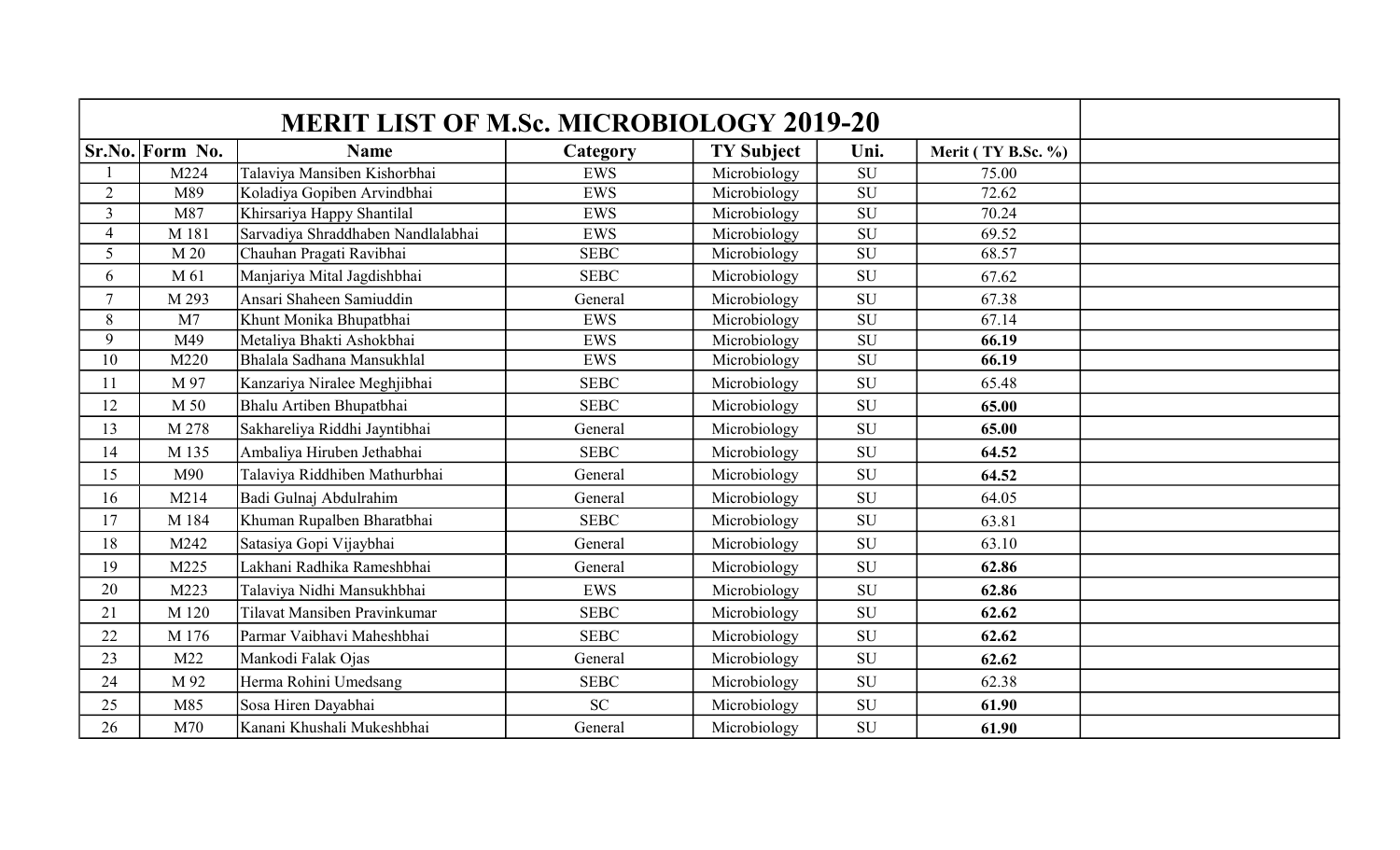|    | Sr.No. Form No. | <b>Name</b>                       | Category    | <b>TY Subject</b> | Uni.       | Merit (TY B.Sc. %) |                                      |
|----|-----------------|-----------------------------------|-------------|-------------------|------------|--------------------|--------------------------------------|
| 27 | M240            | Khorajiya Alfiyaj Rasulbhai       | <b>EWS</b>  | Microbiology      | SU         | 61.67              |                                      |
| 28 | M 119           | Dumaniya Parulben Jayeshbhai      | General     | Microbiology      | <b>SU</b>  | 61.43              |                                      |
| 29 | M33             | Savaliya Priyank Rameshbhai       | <b>EWS</b>  | Microbiology      | ${\bf SU}$ | 61.43              |                                      |
| 30 | M 121           | Tilavat Priyankaben Balvantray    | <b>SEBC</b> | Microbiology      | SU         | 61.19              |                                      |
| 31 | M48             | Adhyaru Hetvi Jayeshbhai          | General     | Microbiology      | <b>SU</b>  | 61.19              |                                      |
| 32 | M25             | Mehta Heta Nilkanthbhai           | General     | Microbiology      | ${\rm SU}$ | 61.19              |                                      |
| 33 | M24             | Savaliya Simran Sureshbhai        | General     | Microbiology      | SU         | 60.95              |                                      |
| 34 | M 279           | Gajipara Divya Ramjibhai          | General     | Microbiology      | <b>SU</b>  | 60.95              |                                      |
| 35 | M 170           | Gadhiya Mahek Narendrabhai        | <b>EWS</b>  | Microbiology      | SU         | 60.95              |                                      |
| 36 | M 260           | Bharada Chandani Naren            | <b>SEBC</b> | Microbiology      | SU         | 60.71              |                                      |
| 37 | M 155           | Pandya Khushbu Manishbhai         | General     | Microbiology      | SU         | 60.71              |                                      |
| 38 | M 195           | Pandya Vidita Rajeshbhai          | General     | Microbiology      | ${\rm SU}$ | 60.71              |                                      |
| 39 | M 261           | Barvaliya Hinaben Ashvinbhai      | <b>EWS</b>  | Microbiology      | ${\rm SU}$ | 60.71              | <b>EWS certificate not submitted</b> |
| 40 | M 311           | Joshi Jaina Kantibhai             | <b>SEBC</b> | Microbiology      | ${\rm SU}$ | 60.48              |                                      |
| 41 | M72             | Vatsaraj Rucha Divyakantbhai      | EWS/SG      | Microbiology      | ${\rm SU}$ | 60.48              |                                      |
| 42 | M 113           | Parmar Yash Jayeshbhai            | <b>SEBC</b> | Microbiology      | SU         | 60.24              |                                      |
| 43 | M12             | Vadaliya Komal Dineshbhai         | General     | Microbiology      | SU         | 60.24              |                                      |
| 44 | M 35            | Jethva Sohankumar Subhasbhai      | <b>SEBC</b> | Microbiology      | ${\rm SU}$ | 60.00              |                                      |
| 45 | M 221           | Nakum Ranjan Devjibhai            | <b>SEBC</b> | Microbiology      | SU         | 59.76              |                                      |
| 46 | M237            | Sarvaiya Namrtaba Yogendrasinh    | General     | Microbiology      | SU         | 59.52              |                                      |
| 47 | M96             | Bhagiya Tinkal Vinodbhai          | <b>EWS</b>  | Microbiology      | ${\rm SU}$ | 59.52              |                                      |
| 48 | M 186           | Parmar Shantiben Valabhai         | <b>SEBC</b> | Microbiology      | SU         | 59.29              |                                      |
| 49 | M11             | Lodariya Janvi Kiritbhai          | General     | Microbiology      | SU         | 59.29              |                                      |
| 50 | M39             | Vekariya Bhoomi Mahendrabhai      | General     | Microbiology      | ${\rm SU}$ | 59.29              |                                      |
| 51 | M91             | Arvadiya Foramkumari Jitendrabhai | General     | Microbiology      | ${\rm SU}$ | 59.29              |                                      |
| 52 | M 117           | Suchak Bhumika Bipinbhai          | General     | Microbiology      | <b>SU</b>  | 59.29              |                                      |
| 53 | M208            | Suchak Priti Dilipbhai            | General     | Microbiology      | SU         | 59.29              |                                      |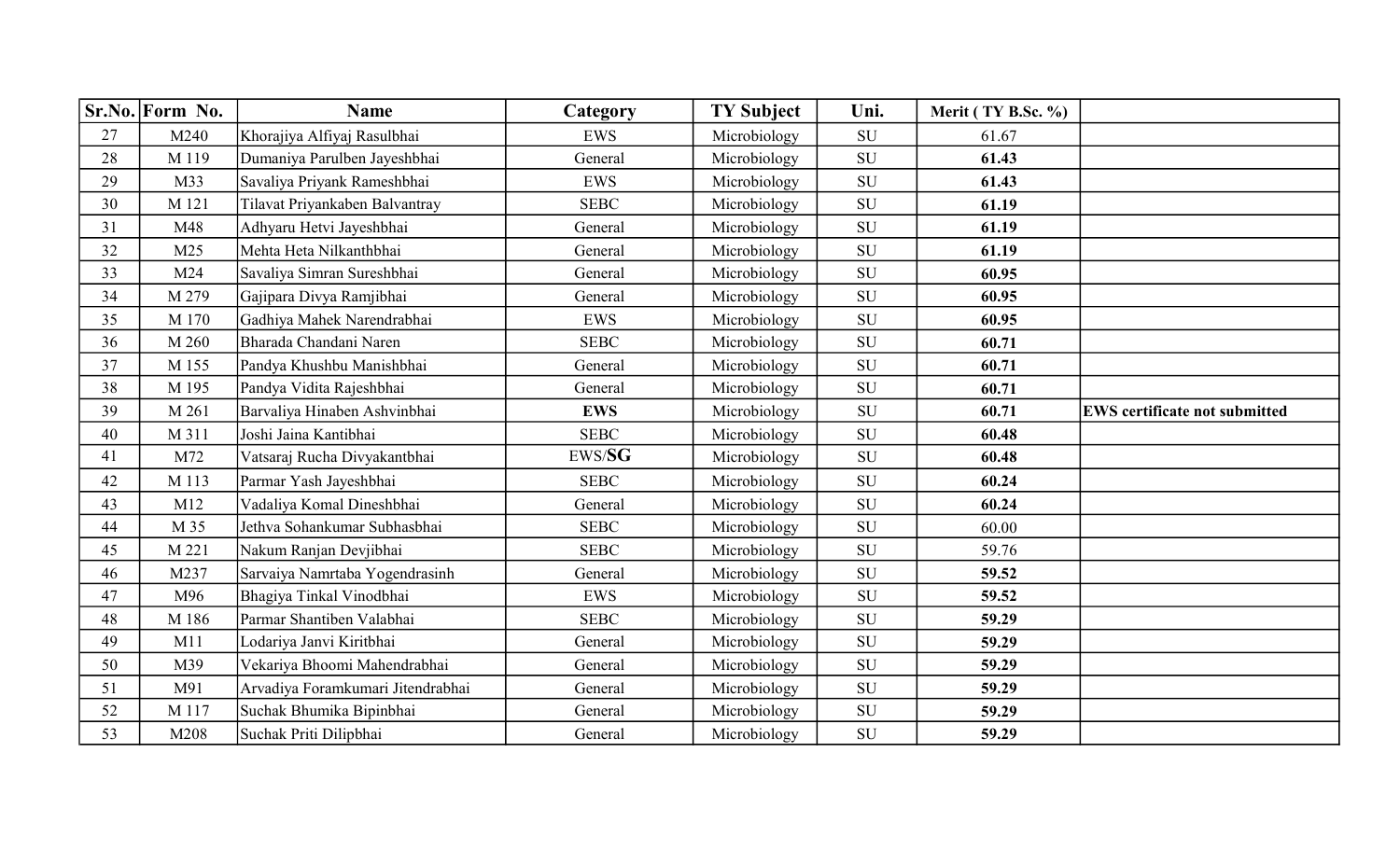|         | Sr.No. Form No. | <b>Name</b>                       | Category    | <b>TY Subject</b> | Uni.                     | Merit (TY B.Sc. %) |  |
|---------|-----------------|-----------------------------------|-------------|-------------------|--------------------------|--------------------|--|
| 54      | M233            | Kathiriya Bhumikaben Vallabhbhai  | <b>EWS</b>  | Microbiology      | SU                       | 59.29              |  |
| 55      | M 27            | Bhalvani Sohil Altafbhai          | <b>SEBC</b> | Microbiology      | SU                       | 59.05              |  |
| 56      | M 130           | Sanandiya Darshanaben Bhanjibhai  | General     | Microbiology      | SU                       | 59.05              |  |
| 57      | M81             | Khunt Jindali Laljibhai           | <b>EWS</b>  | Microbiology      | SU                       | 59.05              |  |
| 58      | M 88            | Gohil Kuldip Ashvinbhai           | <b>SEBC</b> | Microbiology      | SU                       | 58.81              |  |
| 59      | M218            | Pachani Juliben Girishbhai        | General     | Microbiology      | SU                       | 58.81              |  |
| 60      | M1              | Bhalodiya Nyusi Alpeshbhai        | <b>EWS</b>  | Microbiology      | SU                       | 58.81              |  |
| 61      | M78             | Pansara Juliben Pravinbhai        | <b>EWS</b>  | Microbiology      | ${\bf SU}$               | 58.81              |  |
| 62      | M77             | Kchchhi Rutvi Madhavjibhai        | <b>EWS</b>  | Microbiology      | ${\bf SU}$               | 58.57              |  |
| 63      | M86             | Kalariya Drashtiben Nitinbhai     | <b>EWS</b>  | Microbiology      | ${\bf SU}$               | 58.57              |  |
| 64      | M19             | Gevariya Dikshitaben Rajeshbhai   | General     | Microbiology      | SU                       | 58.33              |  |
| 65      | M58             | Vanapariya Niral Vinodbhai        | General     | Microbiology      | SU                       | 58.10              |  |
| 66      | M65             | Bhesaniya Shivali Jagdishbhai     | General     | Microbiology      | ${\rm SU}$               | 58.10              |  |
| 67      | M 125           | Raval Jalshree Jayeshkumar        | General     | Microbiology      | <b>SU</b>                | 58.10              |  |
| 68      | M 43            | Chauhan Kajalben Bhavsinhbhai     | <b>SEBC</b> | Microbiology      | <b>SU</b>                | 57.86              |  |
| 69      | M18             | Dhameliya Richa Ashokbhai         | General     | Microbiology      | SU                       | 57.86              |  |
| 70      | M303            | Baraiya Bansi Madhusudan          | <b>SEBC</b> | Microbiology      | SU                       | 57.62              |  |
| 71      | M 173           | Jivani Binjalben Rameshbhai       | General     | Microbiology      | SU                       | 57.38              |  |
| 72      | M 178           | Bambhroliya Krishna Shantilal     | General     | Microbiology      | <b>SU</b>                | 57.38              |  |
| 73      | M 254           | Gohel Afzal Sulemanbhai           | <b>SEBC</b> | Microbiology      | SU                       | 57.14              |  |
| 74      | M21             | Joshi Pooja Kirankumar            | SG/General  | Microbiology      | <b>SU</b>                | 57.14              |  |
| 75      | M 299           | Sagapariya Radhika Vallabhbhai    | General     | Microbiology      | <b>SU</b>                | 57.14              |  |
| 76      | M 290           | Bhalala Ektabahen Mahendrabhai    | <b>EWS</b>  | Microbiology      | ${\rm SU}$               | 57.14              |  |
| $77 \,$ | M 200           | Dangar Radhikaben Valjibhai       | <b>SEBC</b> | Microbiology      | <b>SU</b>                | 56.90              |  |
| 78      | M 257           | Poshia Hinalkumari Chandrkantbhai | General     | Microbiology      | <b>SU</b>                | 56.90              |  |
| 79      | M 283           | Sanchaniya Bhavin Bhanuprasadbhai | <b>SEBC</b> | Microbiology      | SU                       | 56.67              |  |
| 80      | M66             | Sureja Chadani Dineshbhai         | General     | Microbiology      | $\overline{\mathrm{SU}}$ | 56.67              |  |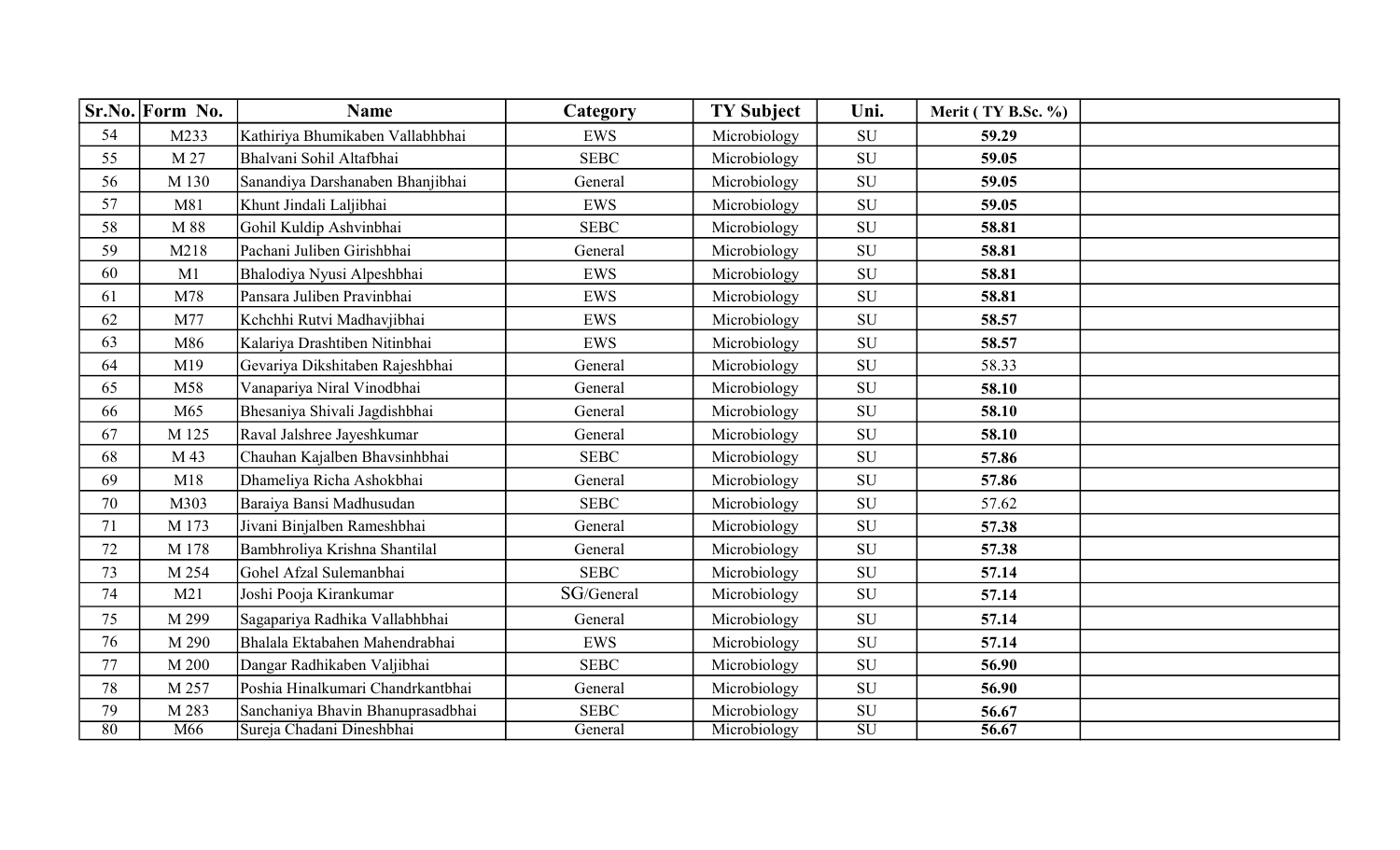|     | Sr.No. Form No. | <b>Name</b>                     | Category    | <b>TY Subject</b> | Uni.       | Merit (TY B.Sc. %) |           |
|-----|-----------------|---------------------------------|-------------|-------------------|------------|--------------------|-----------|
| 81  | M 265           | Dobariya Madhvi Mahendrabhai    | <b>EWS</b>  | Microbiology      | ${\rm SU}$ | 56.67              |           |
| 82  | M 286           | Nakum Darshanaben Hirabhai      | <b>SEBC</b> | Microbiology      | <b>SU</b>  | 56.43              |           |
| 83  | M <sub>2</sub>  | Guna Akshita Chetanbhai         | General     | Microbiology      | ${\bf SU}$ | 56.19              |           |
| 84  | M 36            | Dholakiya Sagar Khodabhai       | <b>SEBC</b> | Microbiology      | SU         | 55.95              |           |
| 85  | M 189           | Vadoliya Jigna Kantilal         | <b>SEBC</b> | Microbiology      | SU         | 55.95              |           |
| 86  | M 191           | Tai Sajeda Khalik               | <b>SEBC</b> | Microbiology      | ${\bf SU}$ | 55.95              |           |
| 87  | M10             | Kalaria Bhakti Rajnikant        | General     | Microbiology      | <b>SU</b>  | 55.95              |           |
| 88  | M 31            | Bagthaliya Vivekkumar Shantilal | <b>SEBC</b> | Microbiology      | SU         | 55.71              |           |
| 89  | M57             | Rajapara Roshniben Jaysukhbhai  | General     | Microbiology      | ${\rm SU}$ | 55.71              |           |
| 90  | M 149           | Raval Hetvi Vijay               | SG/General  | Microbiology      | SU         | 55.71              |           |
| 91  | M 30            | Parmar Dishabahen Chandrasinh   | <b>SEBC</b> | Microbiology      | <b>SU</b>  | 55.48              |           |
| 92  | M 105           | Agola Yukti Shaileshbhai        | General     | Microbiology      | SU         | 55.48              |           |
| 93  | M 151           | Mardiya Kairvi Riteshbhai       | <b>SEBC</b> | Microbiology      | SU         | 55.24              |           |
| 94  | M 115           | Sangani Tarang Ashwinbhai       | General     | Microbiology      | SU         | 55.24              |           |
| 95  | M 139           | Pandya Milan Gayatriprasad      | General     | Microbiology      | SU         | 55.24              |           |
| 96  | M8              | Sindhav Sangeeta Rajeshbhai     | <b>SC</b>   | Microbiology      | SU         | 55.00              |           |
| 97  | M 255           | Nimbark Devyaniben Kantilal     | <b>SEBC</b> | Microbiology      | SU         | 55.00              |           |
| 98  | M 127           | Sardhara Zeenal Sanjaybhai      | General     | Microbiology      | ${\rm SU}$ | 55.00              |           |
| 99  | M 304           | Bagada Radhikaben Girishbhai    | <b>SC</b>   | Microbiology      | SU         | 54.76              |           |
| 100 | M <sup>9</sup>  | Rathod Neha Maheshbhai          | <b>SC</b>   | Microbiology      | <b>SU</b>  | 54.52              |           |
| 101 | M 26            | Dodiya Rushita Bhupatsinh       | <b>SEBC</b> | Microbiology      | ${\rm SU}$ | 54.52              |           |
| 102 | M 123           | Vala Radhika Atulbhai           | <b>SEBC</b> | Microbiology      | SU         | 54.52              | $NCC$ $C$ |
| 103 | M93             | Pipariya Dhruti Dayalal         | General     | Microbiology      | SU         | 54.52              |           |
| 104 | M 276           | Hirpara Dhara Ashvinbhai        | General     | Microbiology      | <b>SU</b>  | 54.52              |           |
| 105 | M32             | Davara Bhautik Govindbhai       | <b>EWS</b>  | Microbiology      | SU         | 54.05              |           |
| 106 | M68             | <b>Bhatt Janki Atulkumar</b>    | General     | Microbiology      | SU         | 53.81              |           |
| 107 | M 285           | Pathan Maksudraj Firozkhan      | <b>EWS</b>  | Microbiology      | ${\bf SU}$ | 53.81              |           |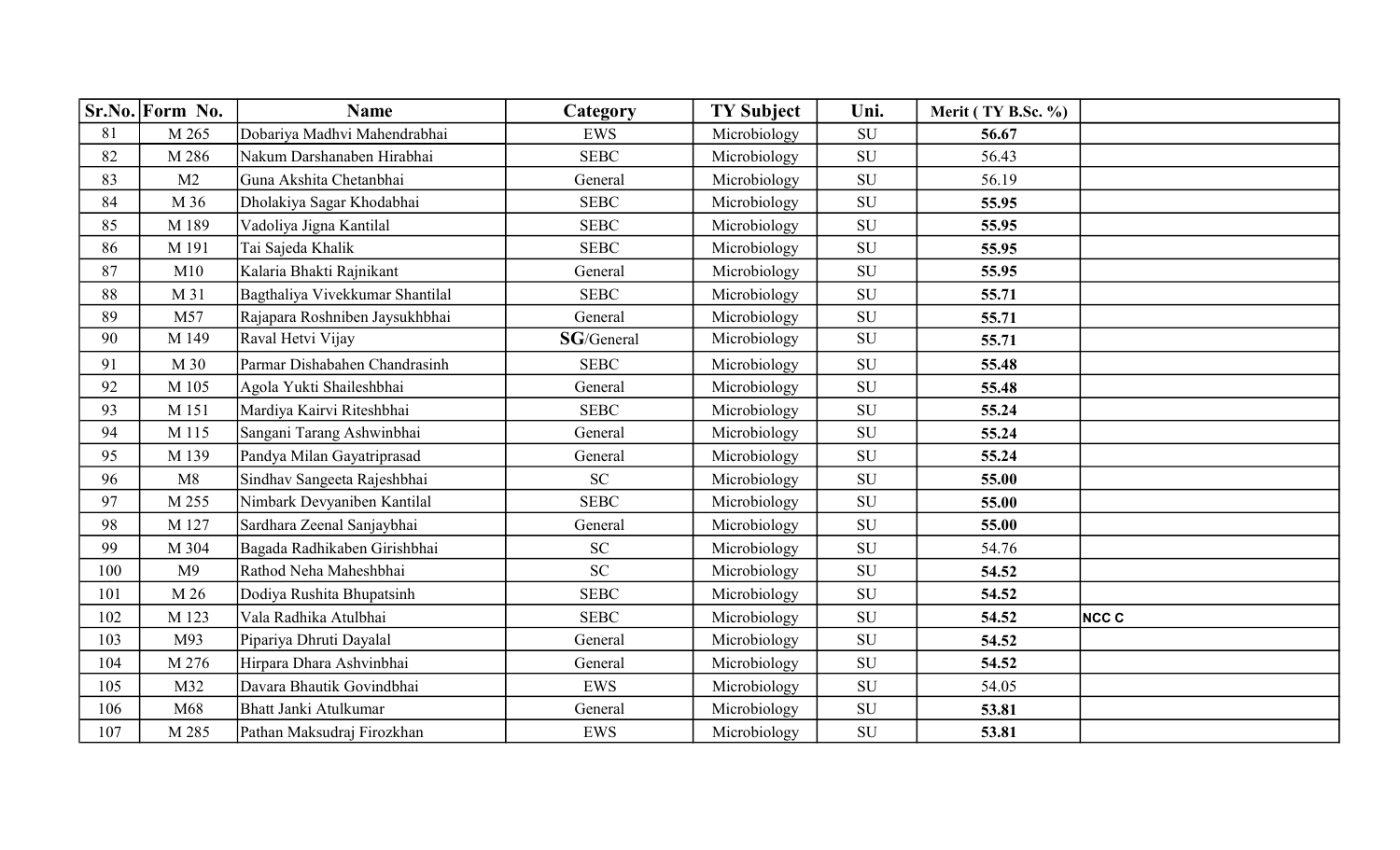|     | Sr.No. Form No. | <b>Name</b>                        | Category    | <b>TY Subject</b> | Uni.       | Merit (TY B.Sc. %) |  |
|-----|-----------------|------------------------------------|-------------|-------------------|------------|--------------------|--|
| 108 | M 98            | Kugasiya Bhumika Prabhatbhai       | <b>SEBC</b> | Microbiology      | <b>SU</b>  | 53.57              |  |
| 109 | M 183           | Padsala Hiralben Ashokbhai         | General     | Microbiology      | SU         | 53.57              |  |
| 110 | M 277           | Savaliya Sonal Madhubhai           | General     | Microbiology      | ${\rm SU}$ | 53.57              |  |
| 111 | M 190           | Bhalala Nidhi Girdharbhai          | <b>EWS</b>  | Microbiology      | ${\bf SU}$ | 53.57              |  |
| 112 | M 114           | Vasavada Nishad Nileshkumar        | General     | Microbiology      | SU         | 53.33              |  |
| 113 | M 108           | Dave Bhumi Sureshbhai              | General     | Microbiology      | SU         | 53.10              |  |
| 114 | M232            | Pipaliya Hiral Mansukhbhai         | <b>EWS</b>  | Microbiology      | SU         | 52.86              |  |
| 115 | M64             | Bhoraniya Meghana Dineshbhai       | EWS         | Microbiology      | SU         | 52.38              |  |
| 116 | M63             | Bhimani Hiral Kantibhai            | General     | Microbiology      | SU         | 52.14              |  |
| 117 | M227            | Amheda Alpaben Kanabhai            | <b>SC</b>   | Microbiology      | SU         | 51.67              |  |
| 118 | M 34            | Vaghela Maulik Sureshbhai          | <b>SEBC</b> | Microbiology      | <b>SU</b>  | 51.67              |  |
| 119 | M 52            | Karena Poonam Rajeshhbhai          | <b>SEBC</b> | Microbiology      | SU         | 51.67              |  |
| 120 | M 308           | Kunbi Archanabahen Arvindbhai      | <b>ST</b>   | Microbiology      | SU         | 51.43              |  |
| 121 | M 246           | Chauhan Nikitaben Ashvinbhai       | <b>SEBC</b> | Microbiology      | SU         | 51.43              |  |
| 122 | M 172           | Kariya Ameeben Maheshbhai          | <b>EWS</b>  | Microbiology      | ${\bf SU}$ | 51.43              |  |
| 123 | M 230           | Dabhi Nayna Jayantibhai            | <b>SEBC</b> | Microbiology      | SU         | 50.71              |  |
| 124 | M23             | Ramani Dikshita Jaysukhbhai        | General     | Microbiology      | <b>SU</b>  | 50.48              |  |
| 125 | M59             | Akabari Nikitaben Dineshbhai       | General     | Microbiology      | ${\rm SU}$ | 50.48              |  |
| 126 | M 165           | Serasiya Harvi Jayantibhai         | General     | Microbiology      | SU         | 50.48              |  |
| 127 | M 256           | Jasani Sneha Bharatbhai            | General     | Microbiology      | <b>SU</b>  | 50.24              |  |
| 128 | M <sub>4</sub>  | Senjaliya Dhruviben Dineshkumar    | General     | Microbiology      | SU         | 50.00              |  |
| 129 | M71             | Gadhethariya Krimal Manishbhai     | EWS         | Microbiology      | ${\bf SU}$ | 50.00              |  |
| 130 | M 199           | Vadher Darshanaben Karshanbhai     | <b>SEBC</b> | Microbiology      | <b>SU</b>  | 49.76              |  |
| 131 | M 292           | Chavada Prashantkumar Parsotambhai | <b>SC</b>   | Microbiology      | SU         | 49.52              |  |
| 132 | M 267           | Gohil Dimple Dayalji               | <b>SEBC</b> | Microbiology      | ${\rm SU}$ | 49.52              |  |
| 133 | M 284           | Kanani Gaurav Damjibhai            | <b>EWS</b>  | Microbiology      | ${\rm SU}$ | 49.52              |  |
| 134 | M 156           | Amarkotiya Ankitaben Pravinbhai    | <b>SEBC</b> | Microbiology      | ${\rm SU}$ | 49.29              |  |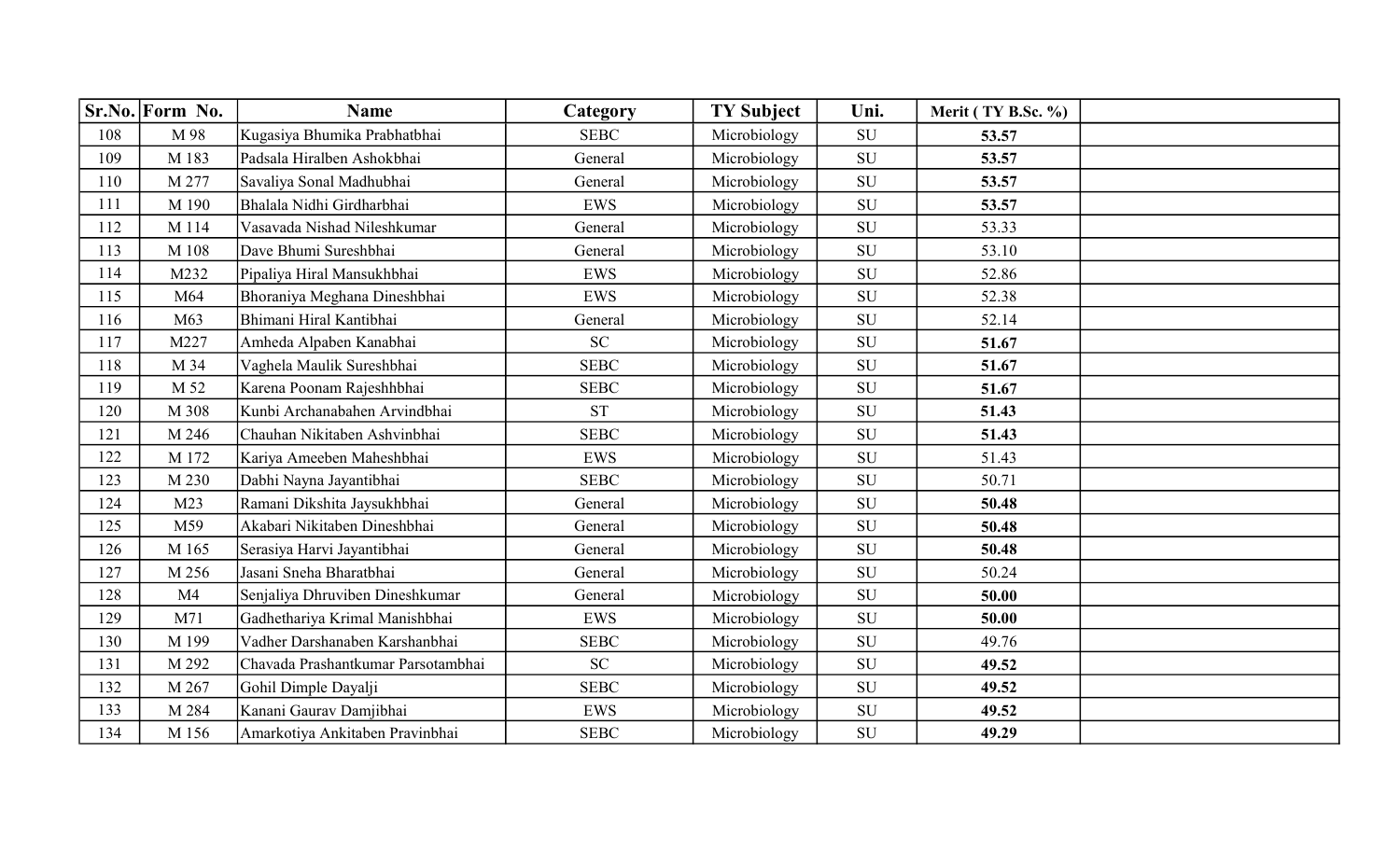|     | Sr.No. Form No. | <b>Name</b>                       | Category                   | <b>TY Subject</b> | Uni.       | Merit (TY B.Sc. %) |  |
|-----|-----------------|-----------------------------------|----------------------------|-------------------|------------|--------------------|--|
| 135 | M 107           | Vadodariya Ritu Atulbhai          | General                    | Microbiology      | SU         | 49.29              |  |
| 136 | M15             | Sorathiya Shreyanshi Arvindbhai   | General                    | Microbiology      | ${\rm SU}$ | 49.05              |  |
| 137 | M67             | Chabhadiya Meghna Rameshbhai      | General                    | Microbiology      | ${\rm SU}$ | 49.05              |  |
| 138 | M249            | Vinchhi Seema Ashwinbhai          | General                    | Microbiology      | <b>SU</b>  | 49.05              |  |
| 139 | M69             | Malaviya Dishaben Chunilal        | <b>EWS</b>                 | Microbiology      | ${\bf SU}$ | 49.05              |  |
| 140 | M 182           | Dave Vishwa Maheshkumar           | General                    | Microbiology      | SU         | 48.81              |  |
| 141 | M 174           | Chandapa Haresh Abhabhai          | <b>SC</b>                  | Microbiology      | SU         | 48.57              |  |
| 142 | M 141           | Dahima Pratixaben Manubhai        | <b>SEBC</b>                | Microbiology      | <b>SU</b>  | 48.57              |  |
| 143 | M 129           | Viroja Yutiben Pankajbhai         | General                    | Microbiology      | <b>SU</b>  | 48.57              |  |
| 144 | M247            | Raymagiya Upasna Kiritbhai        | General                    | Microbiology      | <b>SU</b>  | 48.57              |  |
| 145 | M 13            | Basiya Radha Bhratbhai            | <b>SEBC</b>                | Microbiology      | SU         | 48.33              |  |
| 146 | M 154           | Rathod Chandani Rajeshbhai        | General                    | Microbiology      | ${\rm SU}$ | 48.33              |  |
| 147 | M 175           | Dhaduk Bansi Parsotambhai         | General                    | Microbiology      | SU         | 48.33              |  |
| 148 | M 197           | Mori Ridhdhishabahen Gopalbhai    | <b>SEBC</b>                | Microbiology      | <b>SU</b>  | 48.10              |  |
| 149 | M204            | Pungera Prashant Pradipbhai       | <b>SC</b>                  | Microbiology      | <b>SU</b>  | 47.86              |  |
| 150 | M241            | Ashara Dharaben Pradipbhai        | General                    | Microbiology      | <b>SU</b>  | 47.86              |  |
| 151 | M 126           | Rathod Nikita Mahendrabhai        | $\ensuremath{\mathbf{SC}}$ | Microbiology      | SU         | 47.62              |  |
| 152 | M 37            | Jatiya Dipali Ramesh              | <b>SEBC</b>                | Microbiology      | ${\rm SU}$ | 47.62              |  |
| 153 | M 140           | Padsumbiya Mehulkumar Gordhanbhai | General                    | Microbiology      | SU         | 47.38              |  |
| 154 | M216            | Patel Khushbu Vasantbhai          | General                    | Microbiology      | SU         | 47.38              |  |
| 155 | M 291           | Jasapara Vismay Sudip             | General                    | Microbiology      | <b>SU</b>  | 47.38              |  |
| 156 | M 122           | Goswami Mansi Vijaybharti         | <b>SEBC</b>                | Microbiology      | SU         | 47.14              |  |
| 157 | M 226           | Gohel Rashmibahen Dhirajlal       | <b>SEBC</b>                | Microbiology      | ${\bf SU}$ | 47.14              |  |
| 158 | M 95            | Koringa Priti Dineshbhai          | General                    | Microbiology      | ${\rm SU}$ | 47.14              |  |
| 159 | M <sub>5</sub>  | Bhatt Keyur Vijaybhai             | EWS                        | Microbiology      | SU         | 47.14              |  |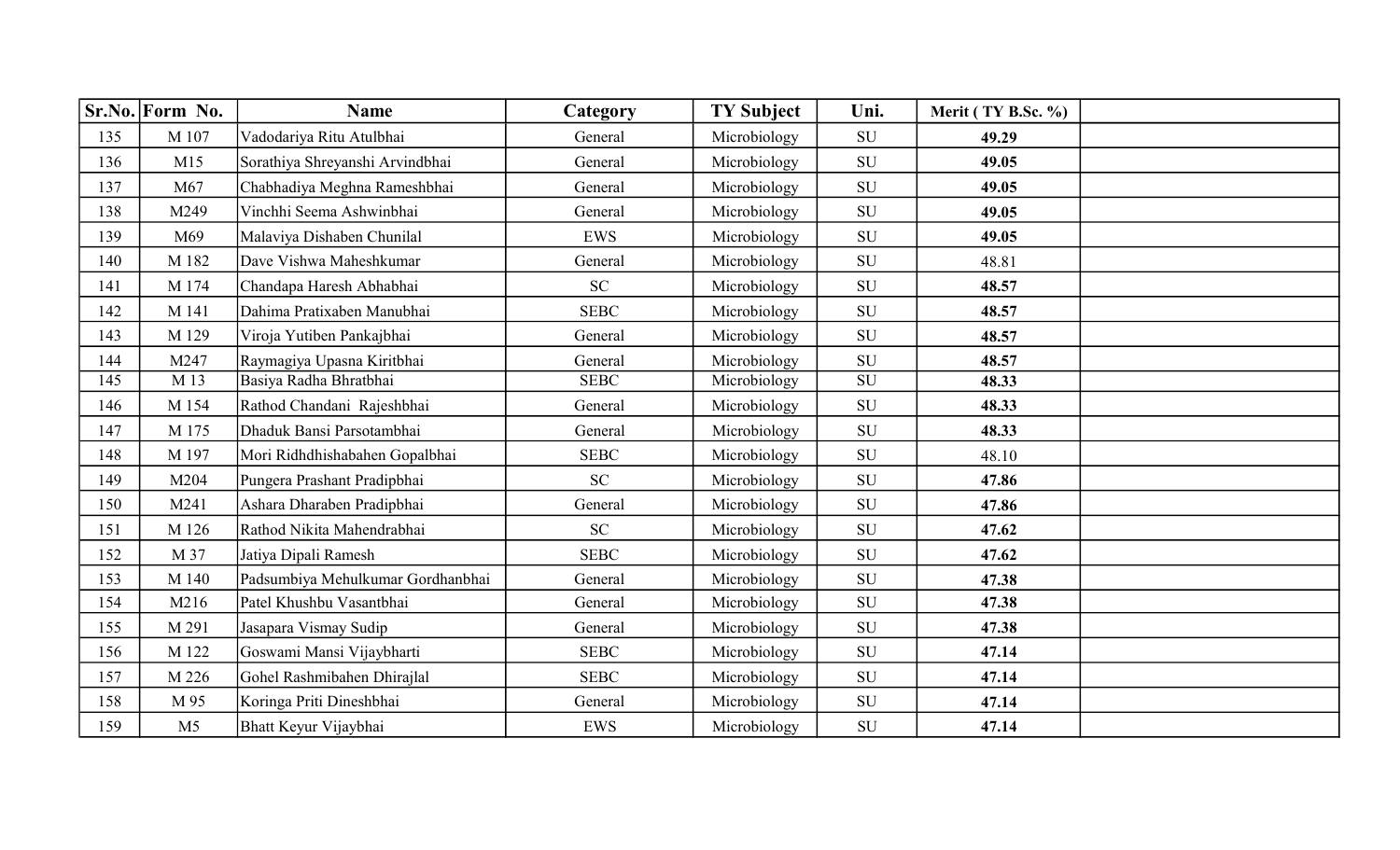|     | Sr.No. Form No. | <b>Name</b>                      | Category             | <b>TY Subject</b> | Uni.       | Merit (TY B.Sc. %) |  |
|-----|-----------------|----------------------------------|----------------------|-------------------|------------|--------------------|--|
| 160 | M 166           | Vyas Priyankaben Jagdishkumar    | <b>EWS</b>           | Microbiology      | SU         | 47.14              |  |
| 161 | M 266           | Chudasama Riddhiben Kantilal     | SC                   | Microbiology      | SU         | 46.90              |  |
| 162 | M53             | Bosiya Anjali Ramjibhai          | <b>SC</b>            | Microbiology      | SU         | 46.43              |  |
| 163 | M 305           | Devmurari Saryuben Sureshbhai    | <b>SEBC</b>          | Microbiology      | SU         | 46.43              |  |
| 164 | M 147           | Vora Namrata Rasikbhai           | General              | Microbiology      | SU         | 46.43              |  |
| 165 | M238            | Manvar Darshita Savjibhai        | SC                   | Microbiology      | SU         | 46.19              |  |
| 166 | M 28            | Kalotra Bharat Matrabhai         | <b>SEBC</b>          | Microbiology      | <b>SU</b>  | 46.19              |  |
| 167 | M 160           | Devvaliya Jyotsnaben Bhanajibhai | <b>SEBC</b>          | Microbiology      | SU         | 46.19              |  |
| 168 | M <sub>3</sub>  | Marsonia Amish Jitendrabhai      | General              | Microbiology      | <b>SU</b>  | 46.19              |  |
| 169 | M 118           | Bhanderi Heena Gordhanbhai       | General              | Microbiology      | SU         | 46.19              |  |
| 170 | M40             | Vekariya Pooja Maheshbhai        | General              | Microbiology      | SU         | 45.95              |  |
| 171 | M51             | Vadodariya Yagnik Sanjaybhai     | <b>EWS</b>           | Microbiology      | ${\bf SU}$ | 45.95              |  |
| 172 | M 275           | Parmar Nehalba Anirudhasinh      | <b>SEBC</b>          | Microbiology      | SU         | 45.71              |  |
| 173 | M 314           | Sapariya Hemangi Rameshbhai      | <b>SEBC</b>          | Microbiology      | SU         | 45.71              |  |
|     |                 |                                  | <b>Ex-Serviceman</b> |                   |            |                    |  |
| 174 | M 146           | Solanki Khushaliba Dilubha       | /General             | Microbiology      | ${\rm SU}$ | 45.71              |  |
| 175 | M94             | Pipaliya Dhara Bharatbhai        | General              | Microbiology      | SU         | 45.48              |  |
| 176 | M6              | Koya Tanmay Chetan               | General              | Microbiology      | SU         | 45.24              |  |
| 177 | M 150           | Shah Hardi Hiteshbhai            | General              | Microbiology      | SU         | 45.24              |  |
| 178 | M 29            | Dudhrejiya Devang Dharmeshkumar  | <b>SEBC</b>          | Microbiology      | SU         | 45.00              |  |
| 179 | M 213           | Vekariya Yogeshkumar Bhupatbhai  | <b>SEBC</b>          | Microbiology      | <b>SU</b>  | 44.52              |  |
| 180 | M17             | Bhuva Charmiben Pravinbhai       | General              | Microbiology      | ${\rm SU}$ | 44.52              |  |
| 181 | M 309           | Rathod Priya Pravinbhai          | <b>SEBC</b>          | Microbiology      | <b>SU</b>  | 44.29              |  |
| 182 | M16             | Korat Bansi Ghanshyambhai        | General              | Microbiology      | ${\rm SU}$ | 44.29              |  |
| 183 | M56             | Pandya Drashti Rajeshbhai        | General              | Microbiology      | SU         | 44.29              |  |
| 184 | M99             | Upadhyay Mansi Devendrabhai      | General              | Microbiology      | SU         | 44.29              |  |
| 185 | M 280           | Vekriya Kajal Rajubhi            | General              | Microbiology      | SU         | 44.29              |  |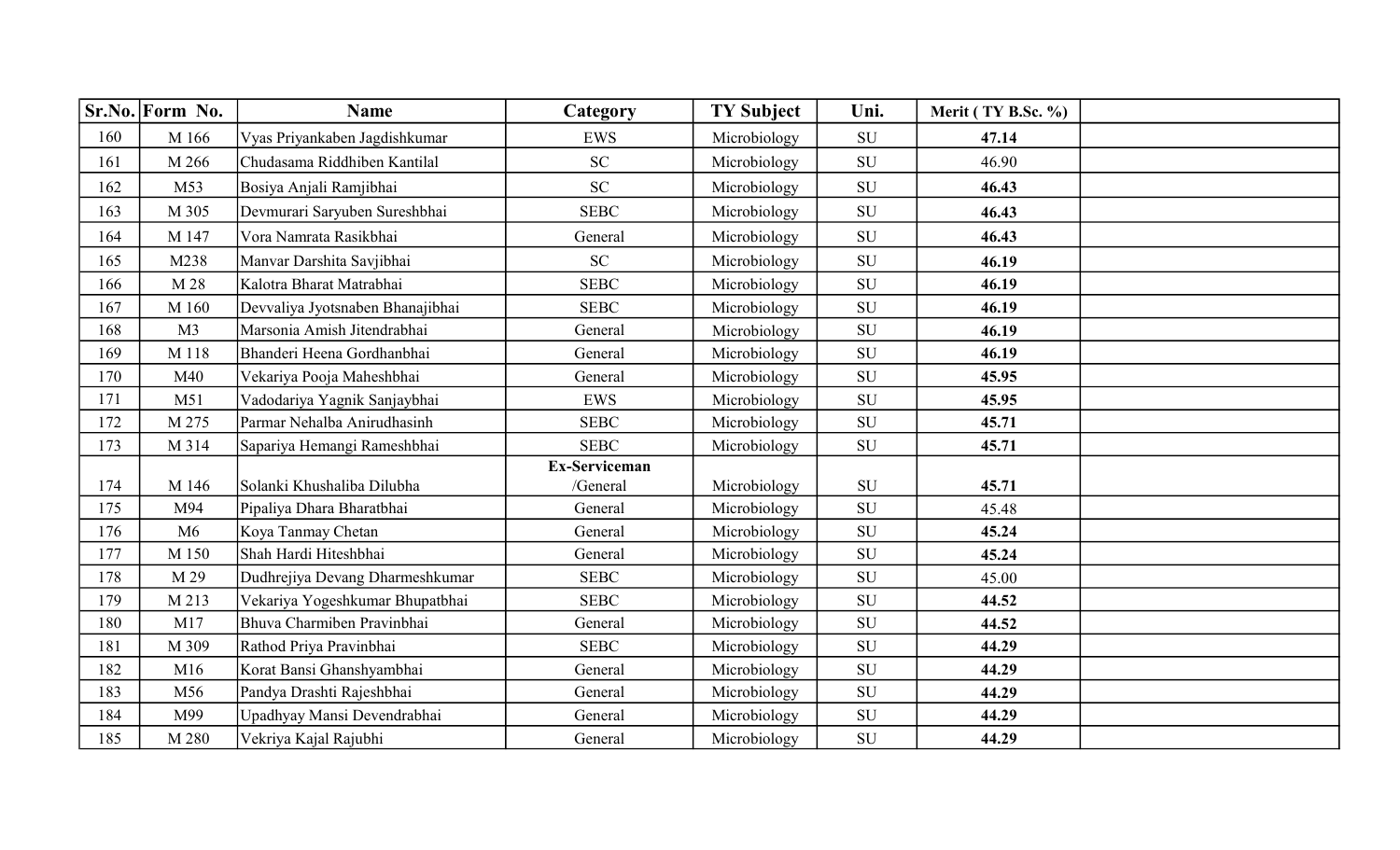|     | Sr.No. Form No.  | <b>Name</b>                      | Category      | <b>TY Subject</b>    | Uni.                     | Merit (TY B.Sc. %) |                               |
|-----|------------------|----------------------------------|---------------|----------------------|--------------------------|--------------------|-------------------------------|
| 186 | M 298            | Chavada Rohit Dayabhai           | <b>SC</b>     | Microbiology         | SU                       | 44.05              | sem 5 netcopy                 |
| 187 | M219             | Nakrani Rinkalben Bhanubhai      | General       | Microbiology         | <b>SU</b>                | 44.05              |                               |
| 188 | M 110            | Goswami Bansi Ashishpari         | <b>SEBC</b>   | Microbiology         | ${\bf SU}$               | 43.81              |                               |
| 189 | M 301            | Ram Vasantiben Amarbhai          | <b>SEBC</b>   | Microbiology         | SU                       | 43.57              |                               |
| 190 | M 271            | Trambadiya Bansi Maheshbhai      | General       | Microbiology         | SU                       | 43.33              |                               |
| 191 | M 164            | Asodariya Snehil Arvindbhai      | <b>EWS</b>    | Microbiology         | SU                       | 43.10              |                               |
| 192 | M 217            | Dervaliya Sumitkumar Thobhanbhai | <b>SEBC</b>   | Microbiology         | SU                       | 42.38              |                               |
| 193 | M 287            | Gohel Shivani Anilbhai           | <b>SEBC</b>   | Microbiology         | ${\rm SU}$               | 42.14              |                               |
| 194 | M100             | Gohel Shivani Anilbhai           | General       | Microbiology         | SU                       | 42.14              | Applied in SEBC also, M 287   |
| 195 | M 162            | Kakadia Yesha Pravinbhai         | General       | Microbiology         | SU                       | 42.14              |                               |
| 196 | M 236            | Davda Shreya Vinodbhai           | <b>SEBC</b>   | Microbiology         | SU                       | 41.90              |                               |
| 197 | M 306            | Tankpathrecha Mohit Nitinbhai    | <b>SEBC</b>   | Microbiology         | <b>SU</b>                | 41.90              |                               |
| 198 | M 198            | Bhut Bansiben Gajendrabhai       | General       | Microbiology         | SU                       | 41.90              |                               |
| 199 | M250             | Dhokariya Komal Rameshbhai       | General       | Microbiology         | SU                       | 41.90              |                               |
| 200 | M 103            | Tilara Nikita Khodabhai          | General       | Microbiology         | $\overline{\mathrm{SU}}$ | 41.67              |                               |
| 201 | M243             | Charola Krupaben Lalitbhai       | General       | Microbiology         | $\overline{\mathrm{SU}}$ | 41.67              |                               |
| 202 | $\overline{M14}$ | Hansalia Charmi Jyotishbhai      | $SG/G$ eneral | Microbiology         | SU                       | 41.19              |                               |
| 203 | M 133            | Pankhaniya Tejal Jayntilal       | <b>SEBC</b>   | Microbiology         | $\overline{\mathrm{SU}}$ | 40.95              |                               |
| 204 | M 248            | Mistri Trupti Vasudevbhai        | <b>SEBC</b>   | Microbiology         | $\overline{\mathrm{SU}}$ | 40.48              |                               |
| 205 | M 268            | Bhalodia Bhoomiben Devajibhai    | General       | Microbiology         | $\overline{\mathrm{SU}}$ | 40.48              |                               |
| 206 | M 148            | Padaliya Darshana Ashokbhai      | General       | Microbiology         | SU                       | 40.24              |                               |
| 207 | M 101            | Makwana Bhumiben Mansukhbhai     | <b>SEBC</b>   | Microbiology         | SU                       | 40.00              |                               |
|     |                  |                                  |               |                      |                          |                    |                               |
|     |                  |                                  |               |                      |                          |                    | Result withheld,              |
| 208 | M 84             | Sikotariya Hansraj Virji         | <b>SEBC</b>   | Microbiology         | SU                       | 44.52              | Non creamilayer not submitted |
| 209 | M 111            | Boghara Dishaben Bipinbhai       | <b>EWS</b>    | Microbiology         | ${\bf SU}$               | 41.90              | <b>Result Whithheld</b>       |
| 210 | M239             | Vaghasiya Shivangi Bhupatbhai    | <b>EWS</b>    | Microbiology         | SU                       | 21.90              | Sem 6 netcopy, Result pending |
|     |                  |                                  |               |                      |                          |                    |                               |
| 211 | M38              | Parmar Heena Babulal             | <b>SEBC</b>   | <b>Biotechnology</b> | SU                       | 43.81              |                               |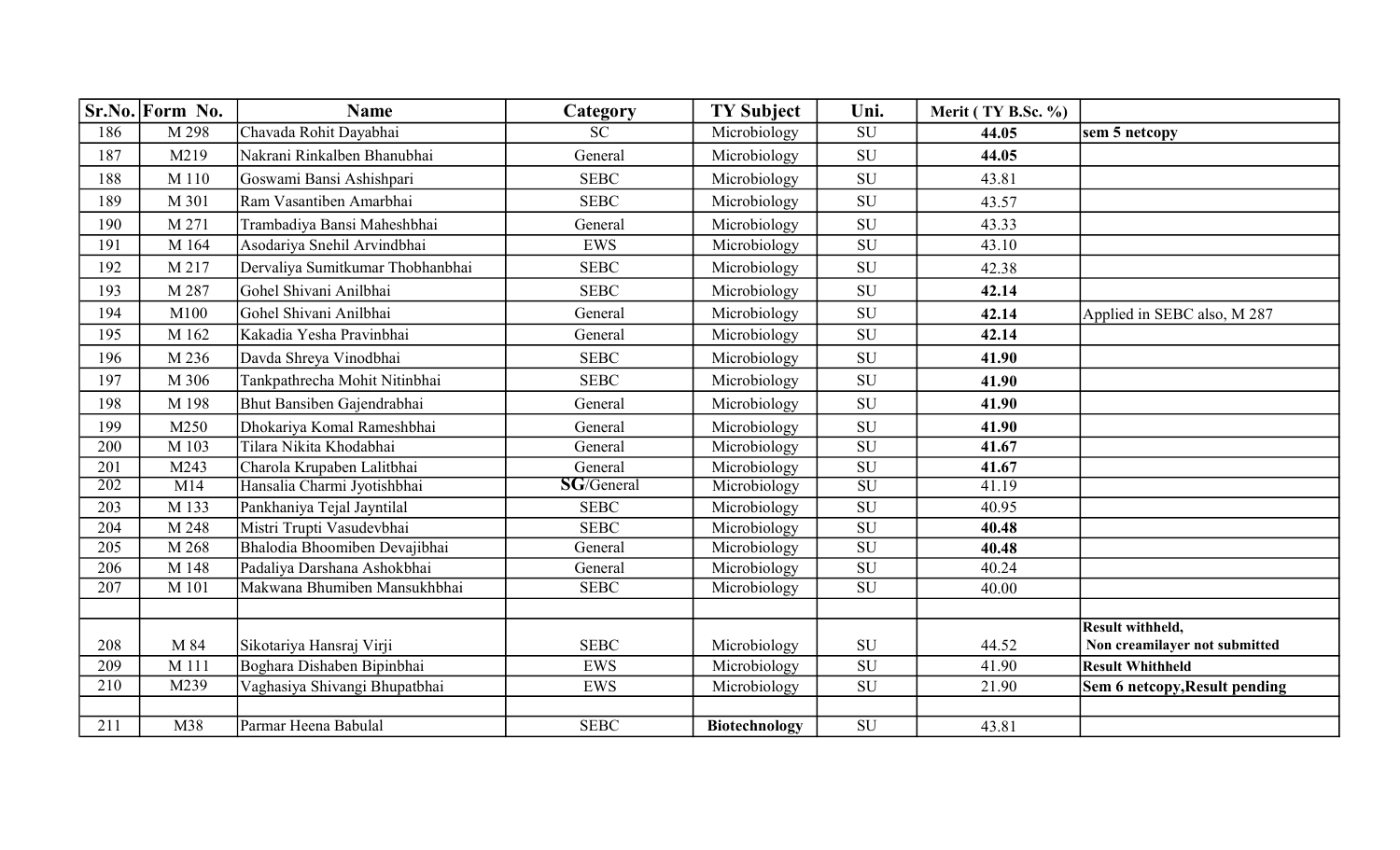|                | Sr.No. Form No. | <b>Name</b>                                | Category                                                                      | <b>TY Subject</b>          | Uni.        | Merit (TY B.Sc. %) |                |
|----------------|-----------------|--------------------------------------------|-------------------------------------------------------------------------------|----------------------------|-------------|--------------------|----------------|
| I              |                 | <b>SG</b> (Supernumeric 1 Seat)            |                                                                               |                            |             |                    |                |
|                | M72             | Vatsaraj Rucha Divyakantbhai               | SG/EWS                                                                        | Microbiology               | SU          | 60.48              |                |
| $\overline{2}$ | M21             | Joshi Pooja Kirankumar                     | SG/General                                                                    | Microbiology               | ${\rm SU}$  | 57.14              |                |
| $\overline{3}$ | M 149           | Raval Hetvi Vijay                          | SG/General                                                                    | Microbiology               | ${\rm SU}$  | 55.71              |                |
| $\overline{4}$ | M14             | Hansalia Charmi Jyotishbhai                | SG/General                                                                    | Microbiology               | <b>SU</b>   | 41.19              |                |
| $\mathbf{I}$   |                 | Ex. Serviceman (Supernumeric 1 Seat)       |                                                                               |                            |             |                    |                |
| III            | M 146           | Solanki Khushaliba Dilubha                 | <b>Ex-Serviceman</b><br>/General<br>Sau. Uni. Staff Quota (Supernumeric Seat) | Microbiology<br><b>NIL</b> | SU          | 45.71              |                |
| IV             |                 | <b>PH (Out of Respective Category) NIL</b> |                                                                               |                            |             |                    |                |
| $\mathbf{V}$   |                 |                                            | <b>OTHER UNI. OF GUJARAT 1 Seat (Out of General Category)</b>                 |                            |             |                    |                |
|                | M210            | Thacker Gayatri Pankajbhai                 | EWS                                                                           | Microbiology               | <b>KSKV</b> | 85.09              |                |
| $\overline{2}$ | M 192           | Suvagiya Dhruvi Kiritbhai                  | General                                                                       | Microbiology               | Bhakt Kavi. | 84.20              |                |
| $\overline{3}$ | M251            | Barad Purvangiben Raghubhai                | <b>SEBC</b>                                                                   | Microbiology               | Bhakt Kavi. | 83.90              | sem 5 netcopy  |
| $\overline{4}$ | M 262           | Jani Dhvani Bharatbhai                     | General                                                                       | Microbiology               | RK Uni.     | 83.55              | sem 6 netcopy  |
| 5              | M83             | Kanojia Hetvi Rajendraprasad               | General                                                                       | Microbiology               | RK Uni.     | 82.85              | sem 6 net copy |
| 6              | M 137           | Godhani Foramben Mansukhbhai               | General                                                                       | Microbiology               | Bhakt Kavi. | 82.20              |                |
| $\overline{7}$ | M 163           | Vora Mansi Rameshbhai                      | <b>EWS</b>                                                                    | Microbiology               | Bhakt Kavi. | 81.70              |                |
| 8              | M 138           | Vikani Happyben Jaysukhbhai                | General                                                                       | Microbiology               | Bhakt Kavi. | 81.10              |                |
| 9              | M 144           | Shingala Bhavisha Parsotambhai             | General                                                                       | Microbiology               | Bhakt Kavi. | 80.70              |                |
| 10             | M 134           | Kansagara Khushbuben Dilipbhai             | General                                                                       | Microbiology               | Bhakt Kavi. | 78.30              |                |
| 11             | M 124           | Vaidya Vidhi Divyeshbhai                   | <b>EWS</b>                                                                    | Microbiology               | <b>KSKV</b> | 77.63              |                |
| 12             | M 313           | Joshi Janki Dipakbhai                      | General                                                                       | Microbiology               | Bhakt Kavi. | 77.40              |                |
| 13             | M 104           | Kalola Dhara Sureshbhai                    | General                                                                       | Microbiology               | RK Uni.     | 75.85              | sem 6 net copy |
| 14             | M205            | Jadeja Dharamrajsinh Ganshyamsinh          | <b>EWS</b>                                                                    | Microbiology               | <b>KSKV</b> | 75.81              |                |
| 15             | M 269           | Parmar Abhay Shashikantbhai                | <b>SEBC</b>                                                                   | Microbiology               | Bhakt Kavi. | 75.00              |                |
| 16             | M 289           | Dhanesha Kinjal Shaileshkumar              | General                                                                       | Microbiology               | Bhakt Kavi. | 74.70              |                |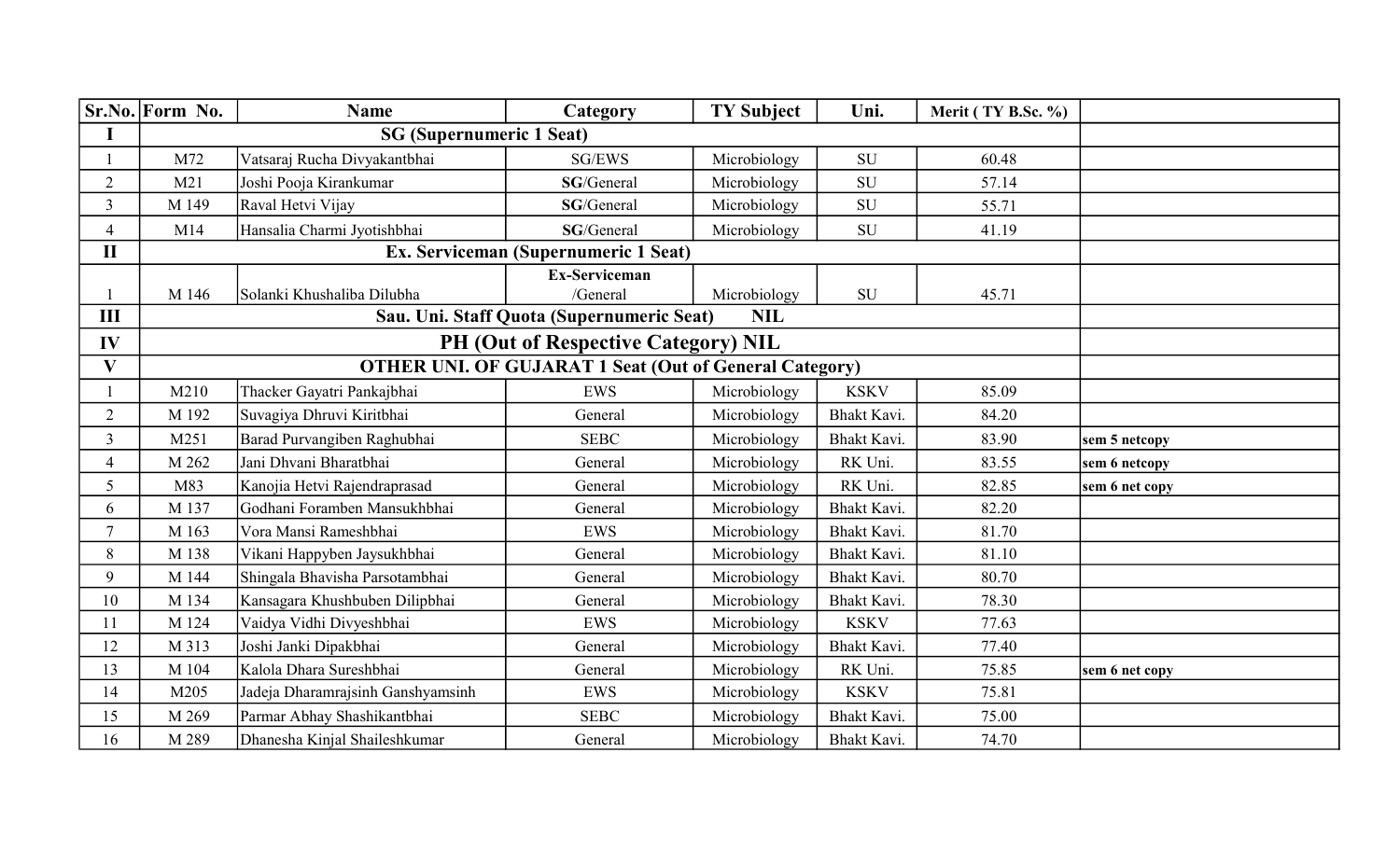|    | Sr.No. Form No. | <b>Name</b>                         | Category                  | <b>TY Subject</b> | Uni.        | Merit (TY B.Sc. %) |                                    |
|----|-----------------|-------------------------------------|---------------------------|-------------------|-------------|--------------------|------------------------------------|
| 17 | M201            | Dhanakvadiya Sauravkumar Chimanbhai | <b>SEBC</b>               | Microbiology      | RK Uni.     | 74.35              | sem 6 netcopy                      |
| 18 | M 295           | Maru Mahima Sureshbhai              | <b>SEBC</b>               | Microbiology      | Bhakt Kavi. | 73.80              |                                    |
| 19 | M 300           | Madam Shabnam Yusuf Suleman         | <b>SEBC/EX Serviceman</b> | Microbiology      | Bhakt Kavi. | 73.80              |                                    |
| 20 | M 145           | Malaviya Dishaben Dineshbhai        | General                   | Microbiology      | Bhakt Kavi. | 73.50              |                                    |
| 21 | M 270           | Makwana Jignasaben Bhaveshbhai      | <b>SEBC</b>               | Microbiology      | Bhakt Kavi. | 73.50              |                                    |
| 22 | M202            | Ajani Denisha Sureshbhai            | General                   | Microbiology      | RK Uni.     | 72.90              | sem 6 netcopy                      |
| 23 | M 177           | Jotaniya Dhimen Bhartabhai          | <b>SEBC</b>               | Microbiology      | Bhakt Kavi. | 72.60              |                                    |
| 24 | M80             | Sinhar Vidhiben Vikrambhai          | <b>SEBC</b>               | Microbiology      | Bhakt Kavi. | 72.50              | sem 6 net copy                     |
| 25 | M 132           | Shiroya Binar Madhubhi              | General                   | Microbiology      | RK Uni.     | 72.20              | sem 6 net copy                     |
| 26 | M228            | Goti Janviben Hareshbhai            | General                   | Microbiology      | <b>MKBU</b> | 71.63              | sem 6 netcopy                      |
| 27 | M 131           | Dhauk Hemamshiben Ashvinbhai        | General                   | Microbiology      | RK Uni.     | 71.45              | sem 6 net copy                     |
| 28 | M 179           | Solanki Alfaz Ismailbhai            | <b>SEBC</b>               | Microbiology      | Bhakt Kavi. | 71.40              |                                    |
| 29 | M 193           | Jani Nidhi Dhirenkumar              | General                   | Microbiology      | Bhakt Kavi. | 71.30              |                                    |
| 30 | M 258           | Parmar Namrataben Arvindbhai        | <b>SEBC</b>               | Microbiology      | Bhakt Kavi. | 71.30              | 1 to 4 sem marksheet not submitted |
| 31 | M 128           | Radadiya Khushali Dineshbhai        | <b>EWS</b>                | Microbiology      | Bhakt Kavi. | 71.20              |                                    |
| 32 | M 259           | Kher Dipikaben Dilipbhai            | <b>SEBC</b>               | Microbiology      | Bhakt Kavi. | 71.10              | 1 to 4 sem marksheet not submitted |
| 33 | M244            | Vaja Ravibhai Jinabhai              | <b>SEBC</b>               | Microbiology      | Bhakt Kavi. | 70.80              |                                    |
| 34 | M 302           | Kaneriya Kruti Kanubhai             | EWS                       | Microbiology      | Bhakt Kavi. | 70.80              | sem 4 netcopy                      |
| 35 | M60             | Chudasama Ruchita Bharatbhai        | <b>SEBC</b>               | Microbiology      | Bhakt Kavi. | 70.70              |                                    |
| 36 | M82             | Parmar Mayursinh Ashoksinh          | <b>EWS</b>                | Microbiology      | RK Uni.     | 70.70              | sem 6 net copy                     |
| 37 | M 142           | Dudhatra Ridhdhi Vijaybhai          | General                   | Microbiology      | Bhakt Kavi. | 69.60              |                                    |
| 38 | M 187           | Dharmnathi Rinkal Magannath         | General                   | Microbiology      | Bhakt Kavi. | 69.20              |                                    |
| 39 | M 153           | Kathiriya Jensiben Rajeshbhai       | General                   | Microbiology      | Bhakt Kavi. | 69.00              |                                    |
| 40 | M 143           | Dhulkotiya Radhika Bharatbhai       | <b>SEBC</b>               | Microbiology      | Bhakt Kavi. | 68.80              |                                    |
|    |                 |                                     |                           |                   |             |                    |                                    |
| 41 | M212            | Vagadiya Ruchita Rajeshbhai         | <b>EWS</b>                | Microbiology      | GU          | 67.75              | sem 6 netcopy                      |
| 42 | M252            | Chandapa Sapna Babubhai             | <b>SC</b>                 | Microbiology      | Bhakt Kavi. | 67.70              |                                    |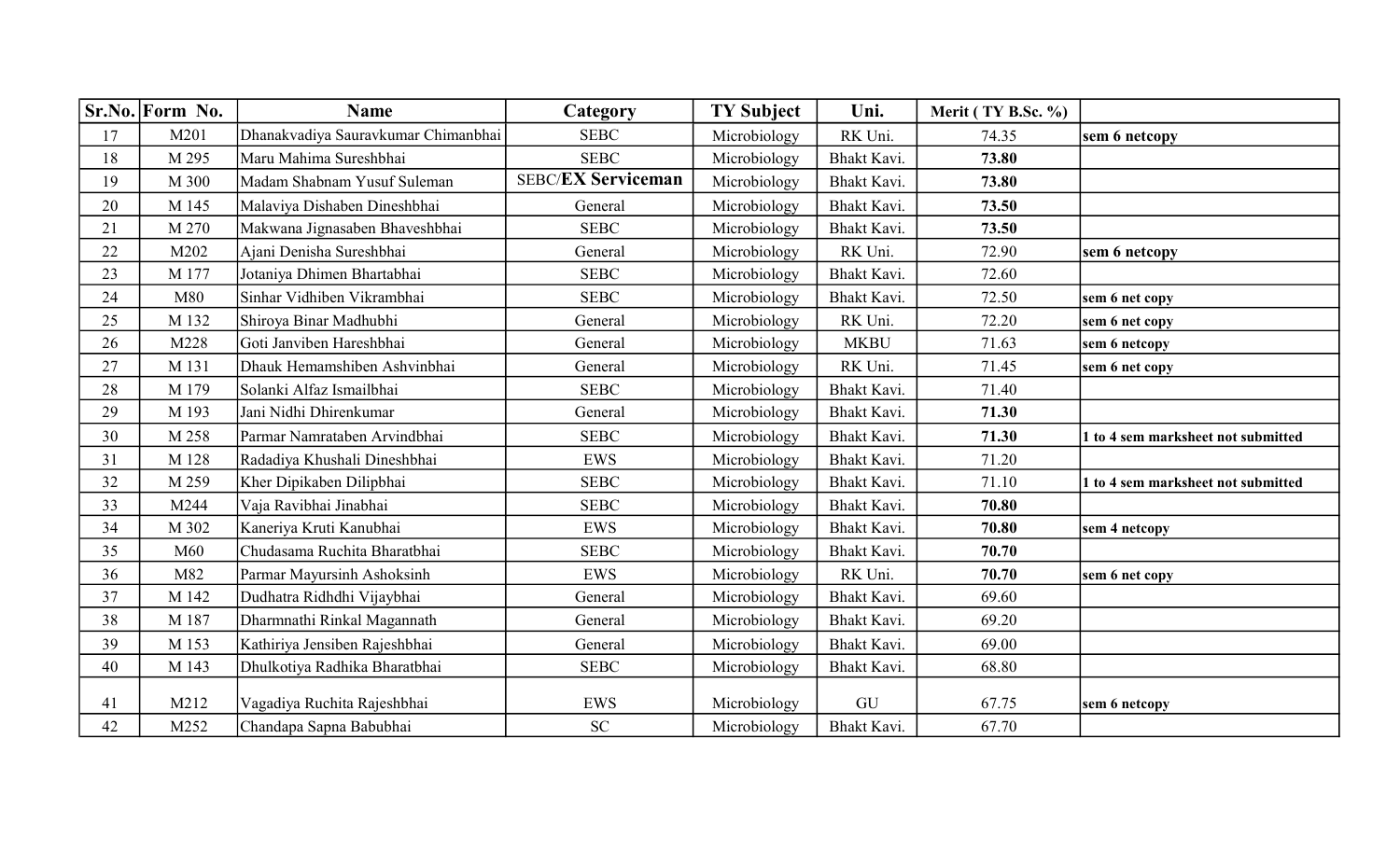|    | Sr.No. Form No. | <b>Name</b>                   | Category    | <b>TY Subject</b> | Uni.         | Merit (TY B.Sc. %) |                                                          |
|----|-----------------|-------------------------------|-------------|-------------------|--------------|--------------------|----------------------------------------------------------|
| 43 | M 152           | Nirmal Brinda Atulbhai        | General     | Microbiology      | GU           | 67.62              | sem 6 net copy                                           |
| 44 | M 288           | Bhatt Kruti Manishbhai        | <b>EWS</b>  | Microbiology      | Bhakt Kavi.  | 67.60              |                                                          |
| 45 | M 136           | Kathiriya Juli Pankajbhai     | General     | Microbiology      | Bhakt Kavi.  | 67.10              |                                                          |
| 46 | M 312           | Vyas Rakeshkumar Hiteshbhai   | General     | Microbiology      | Bhakt Kavi.  | 67.10              |                                                          |
| 47 | M 167           | Patel Snehalkumari Sureshbhai | <b>ST</b>   | Microbiology      | <b>HNGU</b>  | 65.25              | sem 5,6 netcopy                                          |
| 48 | M229            | Chadotara Krutika Zaverbhai   | <b>SEBC</b> | Microbiology      | <b>MKBU</b>  | 65.09              | sem 6 netcopy                                            |
| 49 | M211            | Sarvaiya Prinkal Satishbhai   | <b>SEBC</b> | Microbiology      | Marwadi Uni. | 65.00              |                                                          |
| 50 | M 185           | Butani Mayuri Sureshbhai      | General     | Microbiology      | RK Uni.      | 64.80              |                                                          |
| 51 | M 171           | Hun Jalpaben Meramanbhai      | <b>ST</b>   | Microbiology      | Bhakt Kavi.  | 64.40              | sem 5,6 netcopy,<br>sem 6 corrected result not submitted |
| 52 | M222            | Pipaliya Artiben Rajeshbhai   | <b>EWS</b>  | Microbiology      | GU           | 64.18              | sem 6 netcopy                                            |
| 53 | M 272           | Raval Poojaben Sharadbhai     | <b>EWS</b>  | Microbiology      | <b>MKBU</b>  | 64.16              |                                                          |
| 54 | M231            | Bhatt Pinal Janakbhai         | General     | Microbiology      | <b>MKBU</b>  | 63.63              | sem 6 netcopy                                            |
| 55 | M 180           | Tarpara Nikhil Vallabhbhai    | General     | Microbiology      | Bhakt Kavi.  | 63.40              | Sem 5,6 net copy                                         |
| 56 | M 196           | Shiyal Sejal Jiteshbhai       | <b>SEBC</b> | Microbiology      | Bhakt Kavi.  | 63.40              |                                                          |
| 57 | M79             | Bhatt Vidhiben Shaileshbhai   | <b>EWS</b>  | Microbiology      | Bhakt Kavi.  | 61.20              |                                                          |
| 58 | M 297           | Vala Ankita Pankajbhai        | SEBC/SG     | Microbiology      | <b>MKBU</b>  | 61.18              | sem 6 netcopy,<br>Non creamylayer not submitted          |
| 59 | M235            | Kodiya Paresh Bhupendrabhai   | General     | Microbiology      | <b>MKBU</b>  | 60.54              | sem 6 netcopy                                            |
| 60 | M 264           | Maheta Neha Mukeshbhai        | <b>SEBC</b> | Microbiology      | <b>MKBU</b>  | 60.00              |                                                          |
| 61 | M 310           | Solanki Dharmisha Sarmanbhai  | <b>SEBC</b> | Microbiology      | GU           | 59.81              |                                                          |
| 62 | M 168           | Patel Niravbhai Sureshbhai    | <b>ST</b>   | Microbiology      | <b>HNGU</b>  | 59.75              | sem 5,6 netcopy                                          |
| 63 | M 169           | Patel Uravashikumari Kantilal | <b>ST</b>   | Microbiology      | <b>HNGU</b>  | 59.68              | sem 6 netcopy                                            |
| 64 | M 281           | Vasani Rekhaben Paragbhai     | <b>SEBC</b> | Microbiology      | <b>MKBU</b>  | 58.36              | sem 6 netcopy                                            |
| 65 | M234            | Yadav Parthkumar Jayntibhai   | <b>SEBC</b> | Microbiology      | <b>MKBU</b>  | 57.54              | sem 6 netcopy                                            |
| 66 | M 282           | Vedani Asha Jaysukhbhai       | <b>SEBC</b> | Microbiology      | <b>MKBU</b>  | 57.54              | sem 6 netcopy                                            |
| 67 | M 161           | Mori Shital Laxamanbhai       | <b>ST</b>   | Microbiology      | RK Uni.      | 57.15              | sem 5,6 netcopy                                          |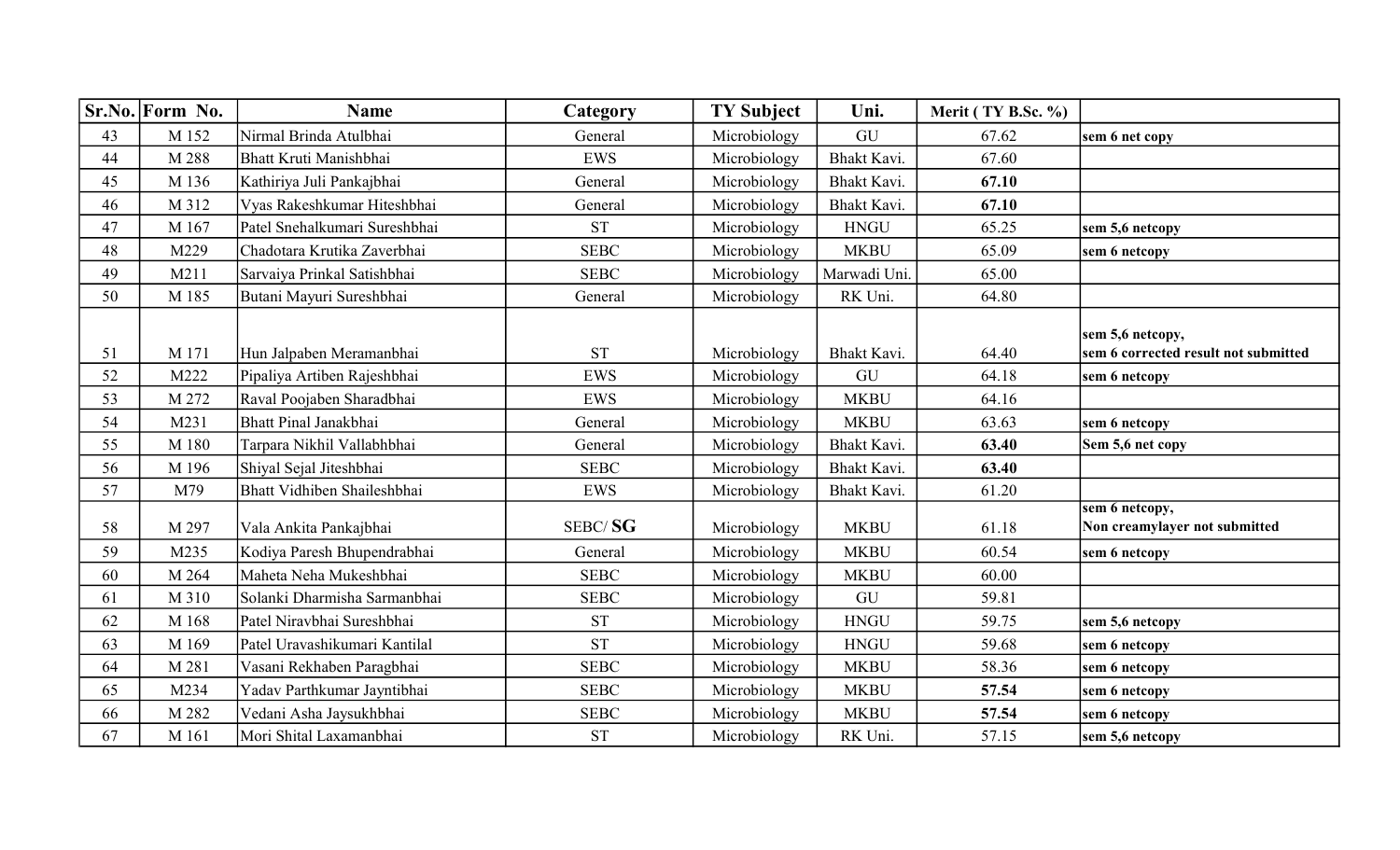|                | Sr.No. Form No. | <b>Name</b>                                                        | Category                                                    | <b>TY Subject</b>    | Uni.                     | Merit (TY B.Sc. %) |                                      |
|----------------|-----------------|--------------------------------------------------------------------|-------------------------------------------------------------|----------------------|--------------------------|--------------------|--------------------------------------|
| 68             | M 273           | Mer Kinjalben Dhirubhai                                            | <b>SEBC</b>                                                 | Microbiology         | <b>MKBU</b>              | 56.81              | sem 6 netcopy                        |
| 69             | M203            | Zalavadiya Krupali Gopalbhai                                       | <b>EWS</b>                                                  | Microbiology         | GU                       | 55.12              | sem 6 netcopy                        |
| 70             | M215            | Mandanka Parth Dharmendrabhai                                      | General                                                     | Microbiology         | RK Uni.                  | 54.25              |                                      |
| 71             | M 194           | Parmar Harshidaben Nanjibhai                                       | General                                                     | Microbiology         | GU                       | 53.25              | sem 5,6 netcopy                      |
| 72             | M 263           | Bhambhi Priyanshi Pratapbhai                                       | SC                                                          | Microbiology         | RK Uni.                  | 53.25              | sem 6 netcopy                        |
| 73             | M245            | Sonagara Tusharbhai Shantilal                                      | <b>SEBC</b>                                                 | Microbiology         | <b>MKBU</b>              | 50.18              | sem 6 netcopy                        |
| 74             | M 296           | Zala Shilpaba Mahendrsinh                                          | General                                                     | Microbiology         | GU                       | 47.93              |                                      |
|                |                 |                                                                    |                                                             |                      |                          |                    |                                      |
|                |                 |                                                                    |                                                             |                      |                          |                    | <b>SGPA</b> to percentage conversion |
| 75             | <b>M41</b>      | Gajera Monali Sanjaybhai                                           | <b>General/SEBC</b>                                         | <b>Biotechnology</b> | Parul Uni.               | <b>CGPA 7.73</b>   | chart not available                  |
|                |                 |                                                                    | General                                                     | Biotechnology        | Parul Uni.               |                    | <b>SGPA</b> to percentage conversion |
| 76             | <b>M42</b>      | Kothivar Manish Gandabhai                                          | <b>CGPA 6.69</b>                                            | chart not available  |                          |                    |                                      |
| VI             |                 | <b>OTHER STATE UNIVERSITY 1 Seat (Out of General Category) NIL</b> |                                                             |                      |                          |                    |                                      |
| <b>VII</b>     |                 |                                                                    | <b>AUTONOUMOUS COLLEGE 1 Seat (Out of General Category)</b> |                      |                          |                    |                                      |
|                | M 274           | Godhani Artiben Jagdishbhai                                        | EWS                                                         | Microbiology         | SU                       | 80.61              | ViraniSci                            |
| $\overline{2}$ | M 188           | Popat Rakshita Rameshbhai                                          | General                                                     | Microbiology         | <b>SU</b>                | 80.40              | Virani Sci.                          |
| 3              | M209            | Musadiya Taxashila Privinbhai                                      | <b>SC</b>                                                   | Microbiology         | SU                       | 79.18              | Virani Sci.                          |
| $\overline{4}$ | M75             | Savaliya Nidhi Jayantibhai                                         | General                                                     | Microbiology         | <b>SU</b>                | 78.77              | Virani Sci.                          |
| 5              | M 157           | Bhoraniya Mohiniben Jayeshbhai                                     | <b>EWS</b>                                                  | Microbiology         | SU                       | 77.95              | Virani Sci.                          |
| 6              | M 159           | Bhalodiya Payal Pravinbhai                                         | <b>EWS</b>                                                  | Microbiology         | ${\rm SU}$               | 75.91              | Virani Sci.                          |
| $\overline{7}$ | M207            | Bhut Krupali Jigneshbhai                                           | General                                                     | Microbiology         | ${\rm SU}$               | 74.28              | Virani Sci.                          |
| 8              | M54             | Adhiya Rutvi Ketanbhai                                             | <b>EWS</b>                                                  | Microbiology         | ${\bf SU}$               | 73.46              | Virani Sci.                          |
| 9              | M 102           | Somaiya Ridhdhi Rajubhai                                           | <b>EWS</b>                                                  | Microbiology         | ${\bf SU}$               | 73.26              | Virani Sci.                          |
| 10             | M206            | Kalavadiya Prinsi Kiritbhai                                        | <b>SEBC</b>                                                 | Microbiology         | ${\rm SU}$               | 71.63              | Virani Sci.                          |
| 11             | M74             | Sakariya Vigna Valjibhai                                           | General                                                     | Microbiology         | <b>SU</b>                | 71.63              | Virani Sci.                          |
| 12             | M 294           | Rupareliya Devanshi Atulbhai                                       | General                                                     | Microbiology         | ${\rm SU}$               | 70.00              | Virani Sci.                          |
| 13             | M55             | Busa Denisha Rameshbhai                                            | EWS                                                         | Microbiology         | $\overline{\mathrm{SU}}$ | 69.79              | Virani Sci.                          |
| 14             | M 106           | Sejapal Bhargav Nilesh                                             | General                                                     | Microbiology         | ${\rm SU}$               | 69.79              | Virani Sci.                          |